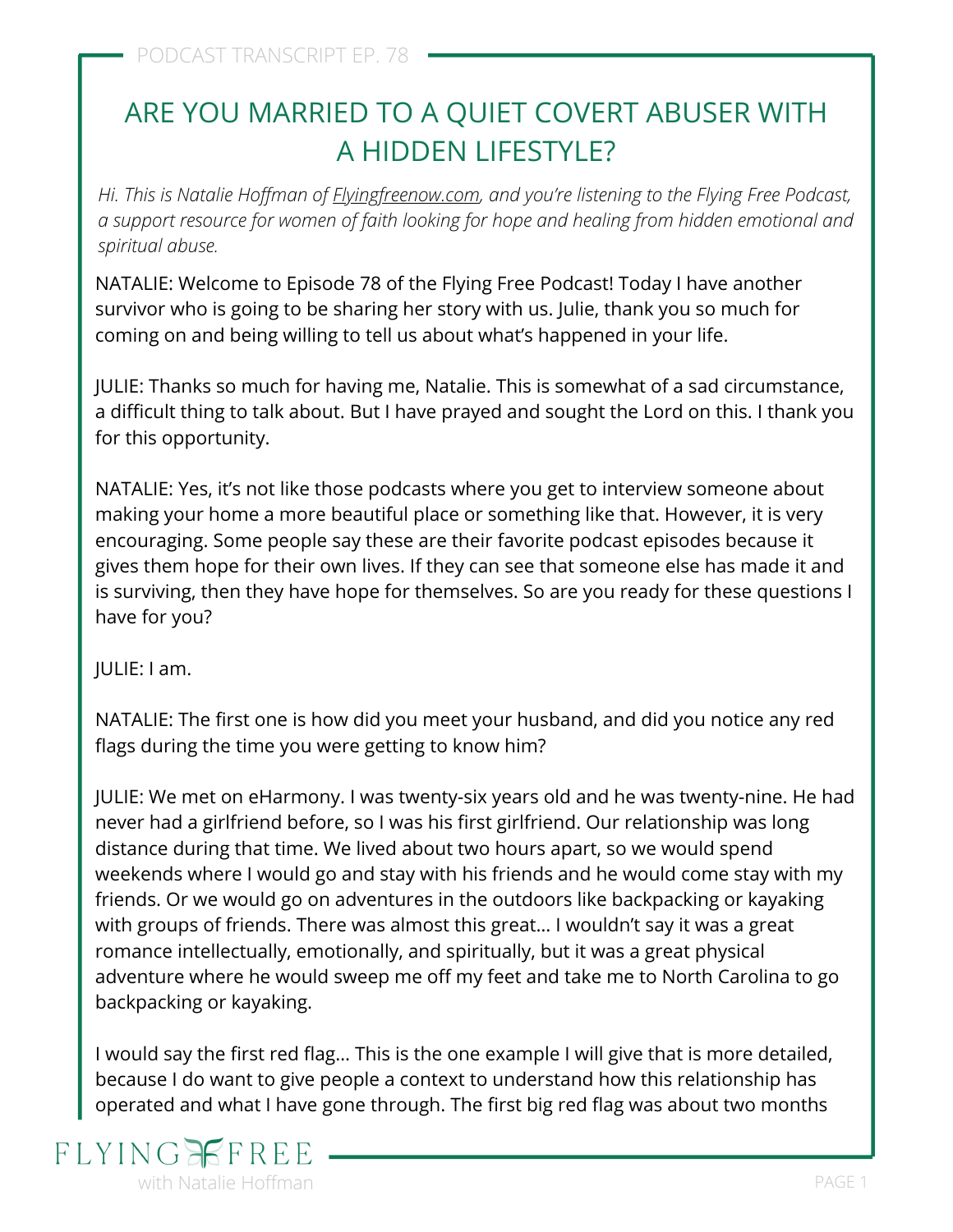#### PODCAST TRANSCRIPT EP. 78

into our dating relationship. We had a committed relationship at that point. Throughout that week I knew that coming weekend I wasn't going to see him. He was going to go kayaking with some of his kayaking friends down in North Carolina. He wanted the weekend just to hang with them and not…There were weekends were we took a break and just did our own thing.

Throughout the week he emailed me bits and pieces. What I found in the relationship is that I usually get about five percent of the story, and that was the case in this example. He emailed me one day and said, "I'm not going to have my phone on me this weekend, but I'll call you when I get back on Sunday." I thought that was kind of weird to tell me in the middle of the week. And he always had his phone on him. It was kind of a weird preface.

A little later in the week he said, "There's only going to be one other person going now. I just wanted to let you know it's going to be me and one other person." I also thought that was a little weird because he didn't tell me who it was. At this point, I had built friendships with this group of people too. Usually he would have just said, "It's this friend or this friend." Then on Friday at 5:30 as the friend pulled into the driveway, he emailed me and said, "She's here. Gotta go."

#### NATALIE: Oh, Lord.

JULIE: He went all the way to North Carolina for an entire weekend getaway with a female friend from our kayaking group of friends and spent the entire weekend with her with no regard for me. That was deeply painful, obviously, but what that reflects of our long term marriage is that decisions had been made repeatedly where I only get five percent of the story, I get little bits and pieces of the truth, and sometimes there are even omissions in those truths like he is twisting it. But then the result always is that he is going to do what he wants to do with no regard for how that would impact me emotionally, spiritually, mentally.

Even when he came back he had already told me, "I will call you at 9:45," and I know he doesn't want to talk on the phone past 10:00. So he had already hedged off that this will be a fifteen-minute conversation and not to challenge him on this. Probably most of the listeners on this would think, "Why did you not break up with him?" Of course, that is exactly how I feel now. (Of course I love my children. I wouldn't have my children if we had not gotten married. We'll get into that later.) Of course I should have run for the hills. I did not see how big this red flag was because in my mind I thought, "He's never had a girlfriend. He doesn't know what he's doing. He doesn't know that this is incredibly hurtful when you're in a committed relationship. He's just used to being an

#### **FLYING** with Natalie Hoffman **PAGE 2** and 2 and 2 and 2 and 2 and 2 and 2 and 2 and 2 and 2 and 2 and 2 and 2 and 2 and 2 and 2 and 2 and 2 and 2 and 2 and 2 and 2 and 2 and 2 and 2 and 2 and 2 and 2 and 2 and 2 and 2 and 2 and 2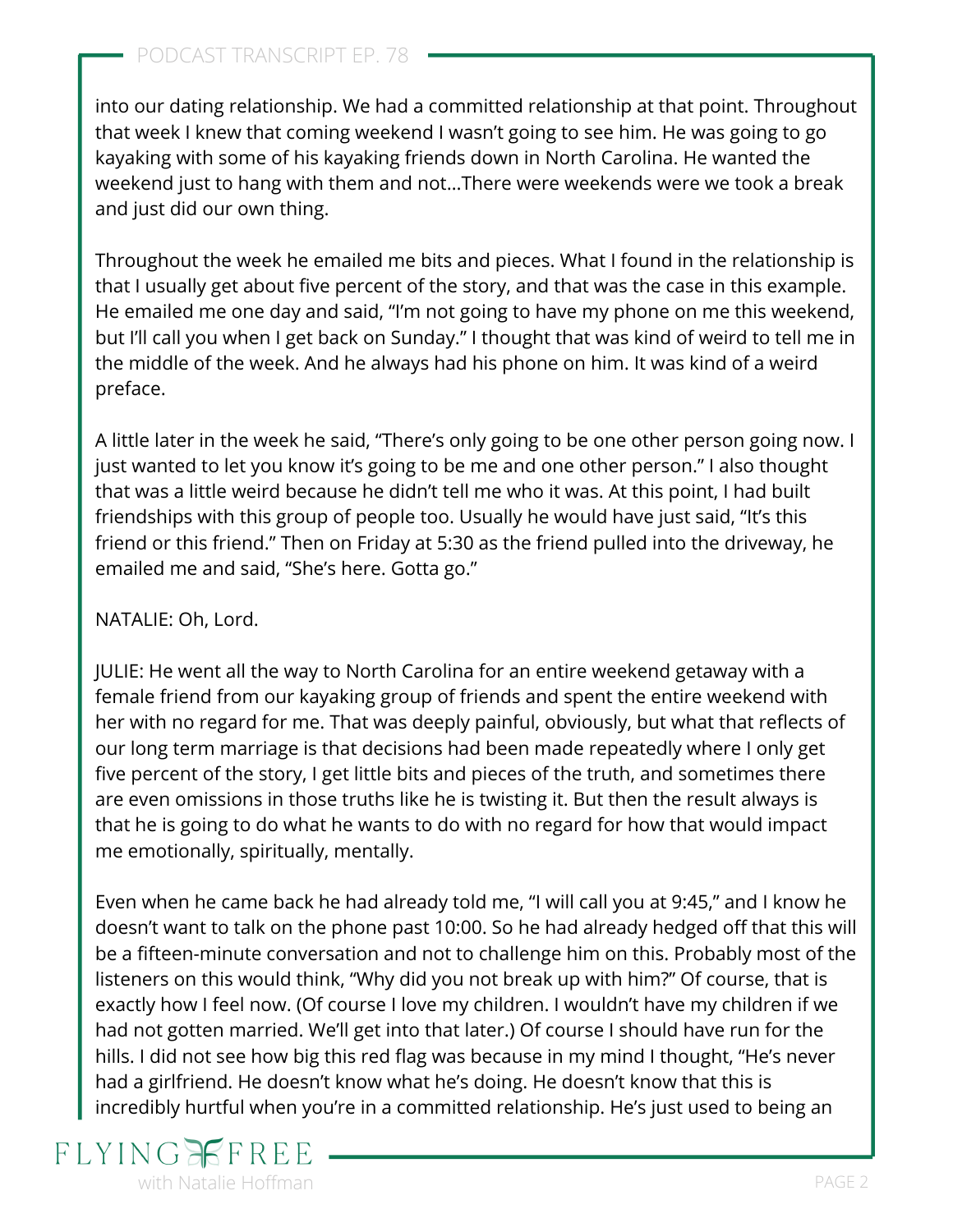independent single guy."

But even as a Christian man, I would think that his boundaries would have been better than to go off with a girl one-on-one to a weekend retreat, so to say. He did take pictures that they slept in separate tents. I want to make sure people who listen know it never came across that he was being adulterous, it was more just, "I want to go do this. This is what I'm going to do and I don't have to answer to you. I can do whatever I want." Over time, that chipped away at trust.

Overall, his personality was very kind, gentle, and quiet. Because of my childhood [upbringing with a lot of overt abuse and early relational experiences and romantic](https://www.flyingfreenow.com/34-2/) relationships that were more overt, I was very charmed and taken aback by this kindness and gentleness. Throughout eleven and a half years of marriage, he has never yelled at me. I know that is also weird. But he really has not raised his tone. He has not been harsh.

It has all been very [quiet, subtle, covert tactics](https://www.flyingfreenow.com/covert-emotional-domestic-abuse/). My hope going into marriage with him was that he would become a more open and connected person (because he was very reluctant in our dating relationship to be very transparent or open) and to have conversations that went deeper than, "What are we going to do on the next weekend?" My hope was when we got married that he would be caught up and swept away in the "oneness" of marriage and that we would have this great intimacy and great vulnerability. That never happened.

NATALIE: So if anyone listening to this is single, bear that in mind. Usually guys will be the same person that they were before they were married after they're married. I can totally relate to that thinking. As women, we kind of think we will have this great influence on them, that we will help them to be all they were meant to be, and that is our duty and [our role as their wife](https://www.flyingfreenow.com/146-2/). What about your church or other Christians in your life? Did you get any messages from them that contributed to your view of marriage before you were married?

[JULIE: Yes. I loved](https://www.amazon.com/Life-Saving-Divorce-Leaving-Destructive-Relationships/dp/1734374721?keywords=life+saving+divorce&qid=1641243931&sr=8-1&linkCode=sl1&tag=visionwomanh-20&linkId=393a3f75fd6a0b2a379975dfdf794b14&language=en_US&ref_=as_li_ss_tl) [your recent podcast with Gretchen Baskerville](https://www.flyingfreenow.com/63-2/)[, "The Life-Saving](https://www.amazon.com/Life-Saving-Divorce-Leaving-Destructive-Relationships/dp/1734374721?keywords=life+saving+divorce&qid=1641243931&sr=8-1&linkCode=sl1&tag=visionwomanh-20&linkId=393a3f75fd6a0b2a379975dfdf794b14&language=en_US&ref_=as_li_ss_tl) Divorce" author. When she brought up the books that were very popular back in the late 90s, 2000-2002… When I was in college, those were the books we were all reading: "I Kissed Dating Goodbye," "Passion and Purity," and "Lady in Waiting." All of these books painted a picture of submission: you don't challenge the man, you don't take the initiative in the relationship toward the man, you let him pursue you completely, and you [submit to his leadership in every area](https://www.flyingfreenow.com/66-2/) and you trust his walk with the Lord to the Lord, and you trust your own walk with the Lord to the Lord and this man will lead you

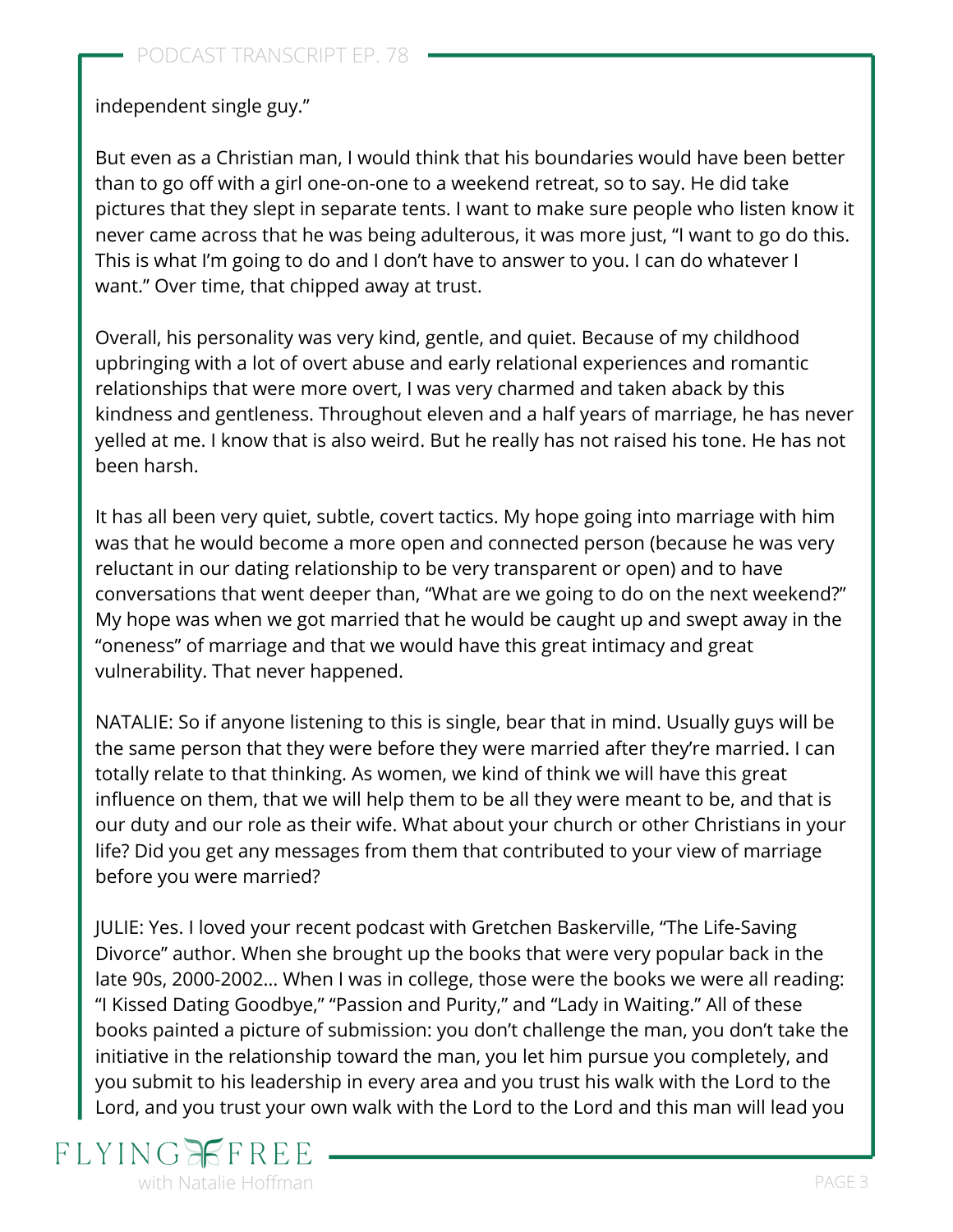as a Christian man. As long as you submit to that model, you're going to have this beautiful, lifelong marriage that really will be free of conflict or problems, which is NOT true!

My Christian friends, we prayed and focused a ton on guarding our hearts. That was a big scripture that we would pray for each other, that we wouldn't go chase after these men or pursue but that we would let them come to us. If a man felt from the Lord that he was supposed to pursue us, that it would be so clear. We very much spiritualized even the dating process. If a guy really felt strongly for one of us and wanted to pursue, that he probably was our husband. In a way, at the time in my experience, it can be unfortunate that our blinders are on beforehand. At the time, all I cared about was that he was a Christian man and pursuing me. There was a strong focus on that and even on marriage within the church.

Another formative part of my understanding doctrine and understanding what they call ["biblical" counseling approaches in the church,](https://www.flyingfreenow.com/10-2/) more in the conservative church, is a process called nouthetic counseling, which I'm sure you've heard of, where everything that the church leadership counsels you in is through the Bible. Anyone can do this. They don't need to have a license in social work or a counseling license. Anybody can go to some trainings and do this biblical counseling. Basically the focus in that is that everyone brings fifty percent of the sin to the marriage. It's a 50/50 issue. You've got to look at the plank in your own eye before the speck in your husband's eye.

They also teach that Christ will always redeem a Christian marriage. They are teaching [that there is not really a reason to get divorced because you are Christians and Christ](https://www.flyingfreenow.com/27-2/) will change you. You are always going to be able to be changed by Christ. That's another thing they teach, so there is no room for divorce or going there. It's very much shunned and put into the category of the ultimate wrong thing. The last and most profound contributing view of marriage before I was married was the pastor who married us point blank told us in premarital counseling that he would not marry us if we were open to divorce. So we had to promise him that we would never get divorced.

NATALIE: This sounds so weird! It's such a blatant trying to control the universe. Why do people try to control the universe? How is that anybody's business what other people do down the road? So it wouldn't matter what either one of you did in the relationship, you just could never get divorced. Why? Because this pastor said you couldn't. It's just so ludicrous! I'm sorry for interrupting.

JULIE: It's fine. But it gets worse. On our actual wedding day after our wedding ceremony, after we had said our vows, before our family and friends it was declared by

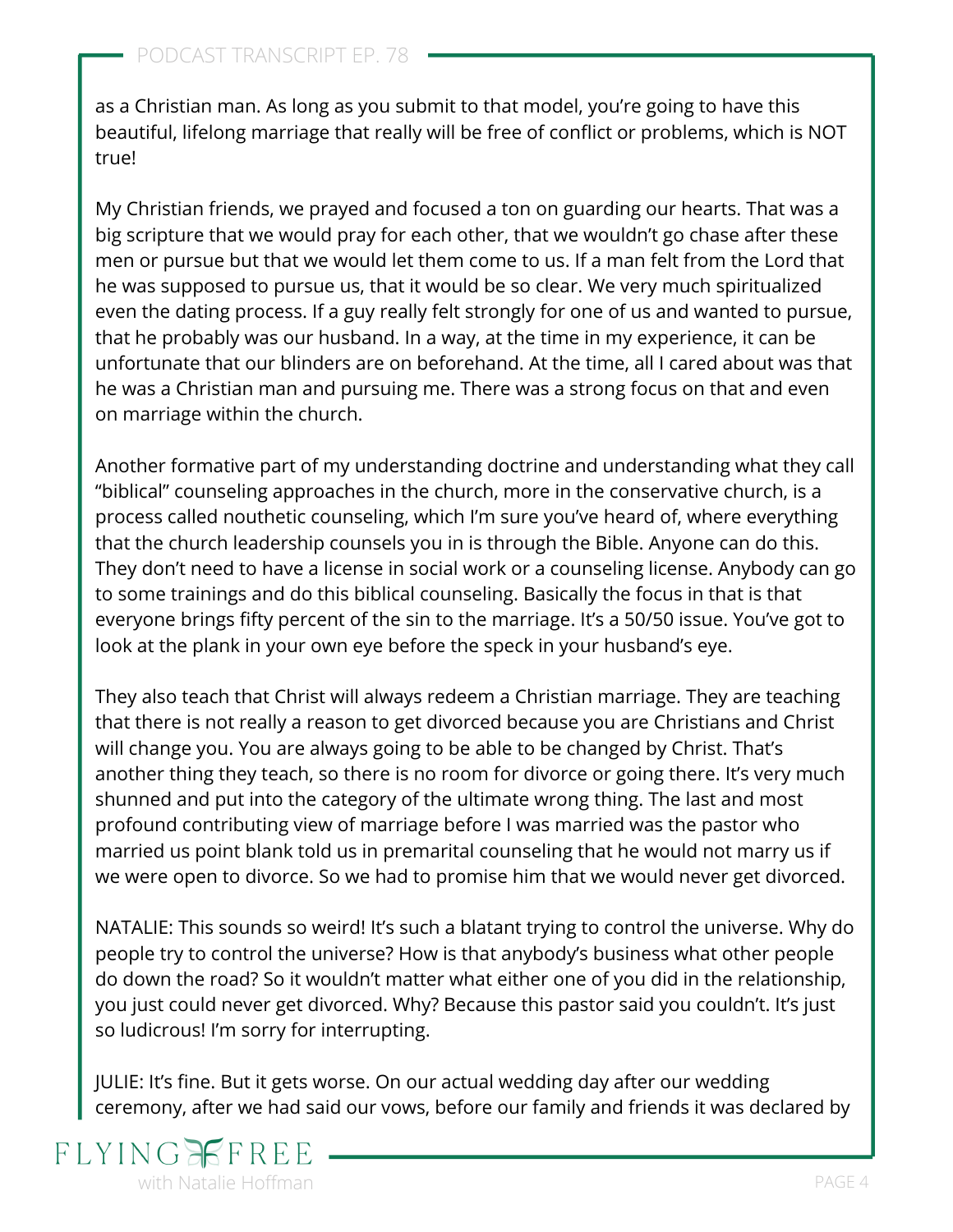this pastor that we had promised we would never get divorced, and he even said, "If they have a fight or a lover's quarrel and they want to come to your home in the middle of the night, you send them right back to each other to work out their differences."

#### NATALIE: Wow!

JULIE: That did profound spiritual damage to me. To this day I do care about that pastor. I want to make that clear. To this day I don't want to expose my husband or harm anyone with this podcast interview. My motive is to help survivors and to share my story, not to sit and talk about all those things. But it did profound damage because what that did was etch in stone on me, "I will never get divorced. That is not an option for me." In fact, that was part of [the spiritual abuse I went through](https://www.flyingfreenow.com/spiritual-abuse-is-using-the-bible-as-a-weapon-of-control/) beforehand.

[NATALIE: Here's the other thing it does: it causes people to feel judgmental of others](https://www.flyingfreenow.com/156-2/) who get divorced as well, which is not coming from a place of unconditional love and care and empathy for people and for their individual experiences and situations. I don't think that a lot of Christians understand what abuse is or that abuse is a thing or that it is the number one reason why women of faith get divorced or initiate divorce, because they are being abused. They don't understand that. They're not aware of that. It's ignorance, and I understand.

But because of their ignorance, they are just passing on these ideas that are destroying… They're not just destroying us in that we feel like we can't get divorced, but they're destroying us in that I remember feeling judgmental towards a friend of mine whose husband was a serial cheater and was serially cheating with men. I told her, "Well, you can't get divorced." I look back on that now… I get it! I know what it's like to be in that environment and to live like that. I felt judgmental towards her because she was considering getting out of that relationship. I had to go back later and apologize and ask for her forgiveness for that. But it creates all those judgmental feelings in us about other people.

JULIE: Natalie, I can relate to that exact story as far as I had a friend who was in an abusive marriage who I said the same things to. I was, for years, trying to help them reconcile. I've had to go back and ask her forgiveness as well. She is now divorced, but it [took ten years of battle with the church and me saying, "I'm never going to support you](https://www.flyingfreenow.com/when-christian-friends-spiritually-abuse-and-mistreat-you/) getting divorced because I know that's not what God wants." Now I have, in turn, as a survivor, gone to her and said, "Please forgive me. It was wrong and I have learned so much since then, that I was a part of oppressing you. I am so sorry." So I understand that humbling. We're not coming here saying we have it all together. We were also a part of… I don't want to say we were brainwashed, but we were part of this following of

## **FLYING** with Natalie Hoffman **PAGE 5** and the set of the set of the set of the set of the set of the set of the set of the set of the set of the set of the set of the set of the set of the set of the set of the set of the set of t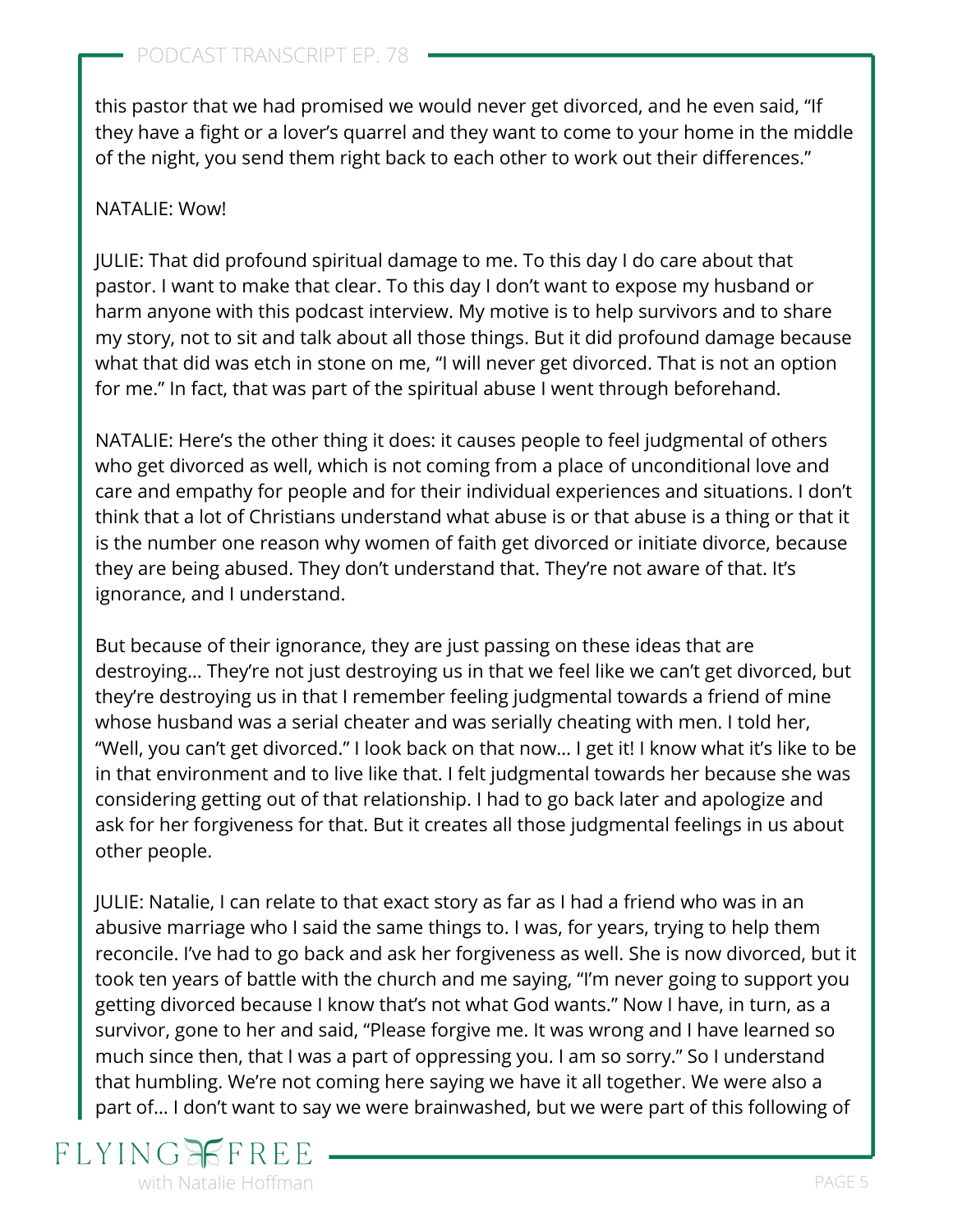"You don't get divorced."

NATALIE: Yeah, it's a system of belief that for many people is rooted in good intentions, but it's really based on ignorance over the reality of what is going on out there in the real world in individual people's lives. We could go down that rabbit trail, but let's get back to your story. You got married to him despite the red flags, despite what the church was telling you, you got married to him. What are some of the ways that he abused you?

JULIE: I won't go into a ton of the nitty gritty details. Some of those details just truly belong between me and a counselor, and also my husband needs to work through his issues, and to protect my children. But I will say that from the beginning I was misled by him in that he, over the eleven and a half years of marriage, has proven that he is more comfortable living with a private, hidden life than to have a vulnerable, transparent marriage. The pattern that repeated itself many times over: things would come to light, [he would profess repentance, he would seek forgiveness, and then he would promise](https://www.flyingfreenow.com/liar-liar-pants-on-fire/) to never lie again.

Unfortunately, it was all talk. He just got better at hiding. It took me a long time to realize this was abuse because he never raised his voice at me. In my mind I didn't understand that someone could never raise their voice at you and [still do covert abuse](https://www.flyingfreenow.com/26-2/) that does real and profound damage to the soul, mind, and heart of another person. I was very confused for a long time as to why this hurt so badly and why I felt inside that I was being crushed, like my soul was crushed. I couldn't understand. He never called me names. He never yelled or overtly abused me. I had experienced those things in other relationships, so that quiet, hidden, intentional, covert abuse I can say today has made more lasting marks on my soul than even the overt stuff I had experienced in childhood and relationships beforehand.

Another thing, I know others have shared this on your podcast and I have really appreciated their stories, but I felt as though I was not allowed to be a real person with real feelings and needs. One quick example is that when my mom passed unexpectedly, I spent two weeks in the hospital with her. He probably showed up for twenty minutes a couple of times other than the initial surgery and her actual passing. He was there over a two-week period maybe for twenty minutes. It wasn't that our kids needed to be watched. Tons of people were offering to keep the kids. He just was much more comfortable being reclusive and avoiding connection than being by my side.

NATALIE: Yeah. I'm so sorry.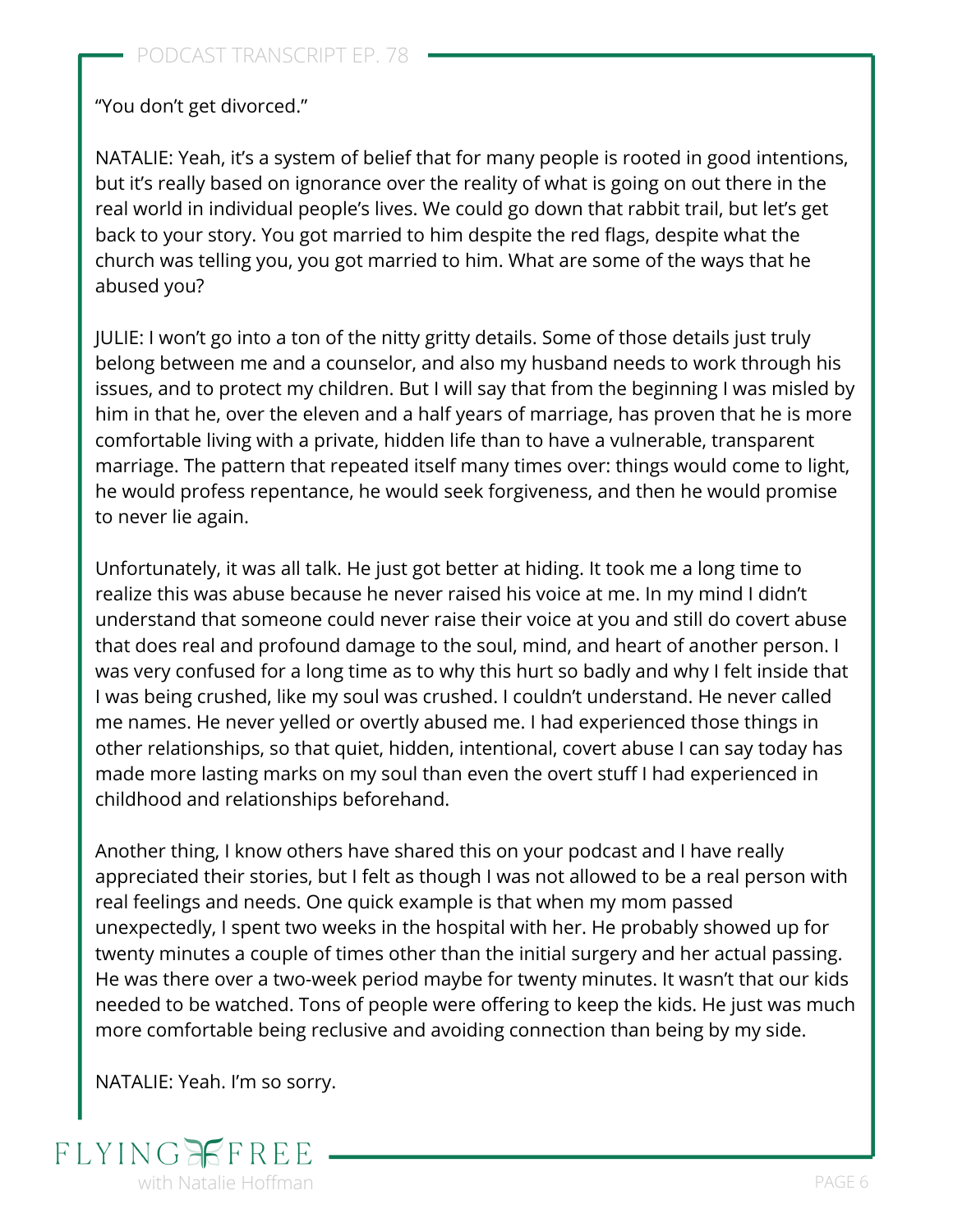JULIE: Thank you. It was hard.

NATALIE: What did you do to survive? How did you cope? What were some of your [strategies to cope?](https://www.flyingfreenow.com/8-2/)

JULIE: I would always call one close friend. She knows every single instance of deception and how the pathology displayed itself. Her husband is also a pastor in Kentucky, a conservative Baptist pastor. They have counseled me through this whole time and they have never done damage to me. They have always counseled me with grace, believed me, and believed the major issues that were at hand. I've gone to counseling for the last eight years myself. We attempted to do some marital counseling. He quickly bowed out. He has attempted to go to counseling a couple of times but quickly bows out. We did seek help from the church, although I knew the message was, "Christian marriages can always heal and be saved," and that common myth that "Every marriage is a 50/50 sin problem. My sin is just as much of the problem and I have to look at that plank in my eye before the speck in his." Those were some of the ways I initially tried to reach out to people.

How I internally coped was twelve years of cognitive dissonance. Truly, the reality of my world did not match what I believed about my husband. He was kind. He was gentle. He was patient. But the reality was that he was unable to show empathy or presence when my mom suddenly passed away. There wasn't remorse for repetitive lying. He didn't show any desire to take those necessary steps to get some help to save the marriage. He didn't want a close, connected life with me. He wanted a private life. That's what he wanted, so why did he get married? Why would you get married if you wanted to live like a bachelor?

With cognitive dissonance, the picture in my mind didn't add up to the reality that was consistently being brought to light by God. He was good with the kids. He could describe scripture and doctrine so eloquently. He worked so hard to provide for our family, and he was a servant. He likes to help around the house. I would focus on all those things to counteract the areas of emotional neglect and disconnection and the deception. There were other areas I won't go into, but I believe I lived a lot of our marriage feeling like an object, like I was just there for his satisfaction. It wasn't that I was a human being with real needs.

But when I thought about all the things I'd been taught in the church, I thought "Well, emotional disconnection seemed secondary to what I had been taught for years that was primary: maintaining my vows, [forgive everything](https://www.flyingfreenow.com/81-2/), keeping our family together, caring for other people and laying my own life on the altar. Laying my life down: that's

## **FLYING** with Natalie Hoffman **PAGE 7** and the set of the set of the set of the set of the set of the set of the set of the set of the set of the set of the set of the set of the set of the set of the set of the set of the set of t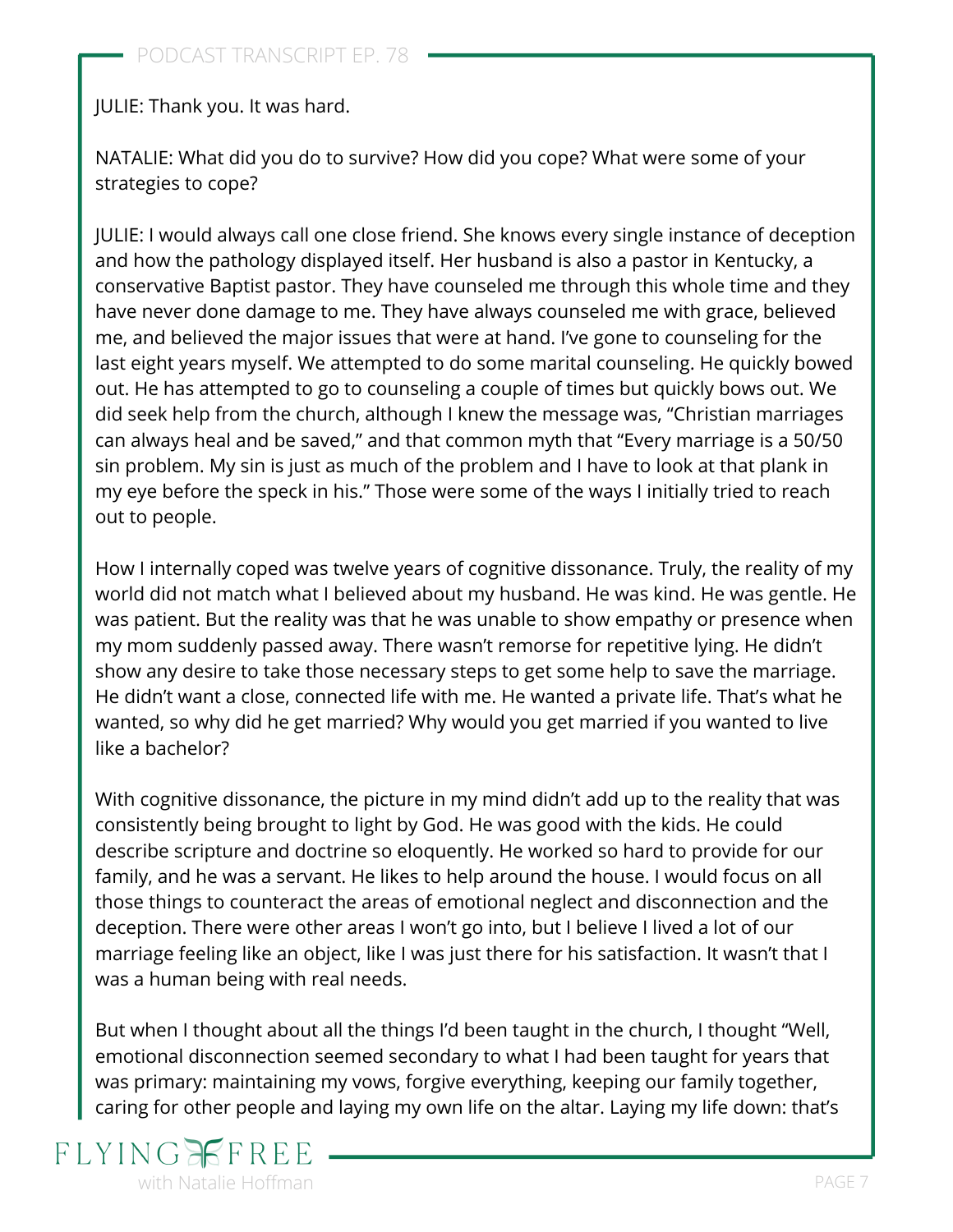what Jesus did and that's what I need to do."

During this pattern of eleven years of marriage, we would have seasons where I thought he was getting better and no discoveries were coming out. During these seasons, we continued having children biologically and adopting children. We had even started the process to do foster care. Parenting in general has been an area that I felt like we could do it well together. In a way that was almost a coping skill. Not that we used our children to cope, but that I felt it was a way we could be missional together even though our marriage one-on-one was not good on paper, like it's not connected. But over here we can serve children without families and be even more on a mission team together. You never want to adopt or try to do foster care to try to fix your life. That's truly not the motive of my heart in doing that. It was that this was a way my husband and I could be a team and be on mission together and be strong because there were good things. But what I realized over time and with discovery after discovery, he wasn't changing. These things were just hidden better.

NATALIE: Was there ever a turning point where you decided [enough is enough?](https://www.flyingfreenow.com/158-2/) Did a lightbulb ever go on? Or was it just a slow, gradual waking up?

JULIE: A lightbulb did go on. Two and a half years ago some major discoveries came out that were more profound than the ones before involving infidelity. I realized I could no longer bear the burden of a marriage with five percent of the truth and ninety percent of hiding. "I cannot do this cyclical pattern of the part of the story where you want to confess, you ask for forgiveness, you profess repentance, and promise to never lie again and then you just continue lying." I realized at that time that I was in an emotionally unhealthy place in my ability to not only parent my children but to care for myself.

I was at that breaking point in my mind where [I felt that I was going crazy](https://www.flyingfreenow.com/89/). Everyone gets there when they are surviving this kind of narcissistic abuse. They get to a place where they are so spun up in a web of lies, they can't see through the webbing. During that period I separated for a couple of weeks where he stayed with a church elder. I won't get into how the church responded. It was a different church at this point that we were at. I won't get into a lot of how they responded, but [there was damage done.](https://www.flyingfreenow.com/episode-21-the-role-the-church-plays-in-emotional-abuse/)

It was very much that I was the exposer. I was "wrong" to be exposing and investigating my husband. That was deeply damaging for me. It made me want to not tell the church anything because I was sitting in a pile of rubble. I was crumbling and crushed on the [floor and they were telling me, "You're not being strong enough and you're not being](https://www.flyingfreenow.com/43-2/) forgiving enough." But what I can say is that pastor did come alongside and put in

## FLYING with Natalie Hoffman **PAGE 8** and the set of the set of the set of the set of the set of the set of the set of the set of the set of the set of the set of the set of the set of the set of the set of the set of the set of t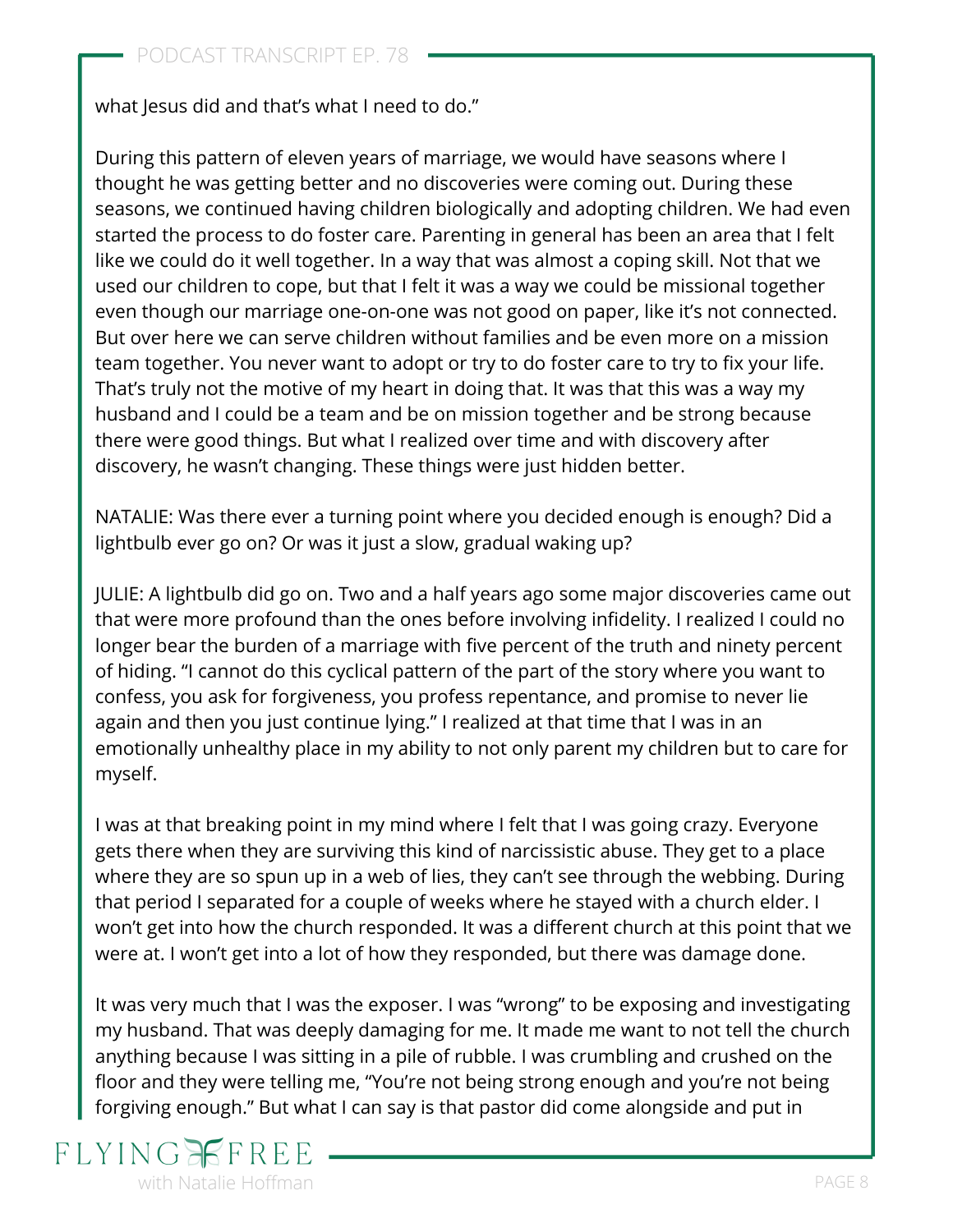protections that my husband did agree with to try to hold him accountable, to try to redeem the areas that were broken, and basically to try to decrease any temptation to lie by removing certain things that were the struggle, that were the sin agent, as far as some of the addiction goes.

That happened and it was completely accepted and wanted by my husband. He said, "I don't trust myself. I need accountability." He promised everything was on the table. From that point forward there would be no more lying. I made it truly clear that this was my attempt to reconcile our marriage. "If lies continue, I'm done." This was two and a half years ago. That was my very clear, "This is us actually trying to reconcile. We're not repeating what we've done in the past. Divorce is on the table, but I am willing to try to reconcile this one last time to give it my all. If you continue the way you have in the past, I can no longer shoulder this pattern of behavior."

Unfortunately, a year and a half after that happened (so this past November, after a year and a half of being deceived again), it came out that my husband's heart had not changed and that he had been actively hiding and doing the things that he does for that whole year and a half. I was crushed, but at that point there was no doubt in my mind. "I am done."

NATALIE: So that was just this past November?

JULIE: Yes.

NATALIE: What happened after that, then?

JULIE: Within a week of the discoveries coming out (and I already knew that we were separating at that point) he moved to a friend's for about three weeks while I found a place. Then I separated from him. [We are separated](https://www.flyingfreenow.com/15-2/). We've been separated for seven months. The kids primarily live with me. They visit him. But we will be getting divorced.

NATALIE: Okay. [Did you lose your church](https://www.flyingfreenow.com/when-you-lose-your-church-family/) then? Or how has that been going?

JULIE: The church we were at then… After the last discoveries we had started going to a different church that a mentor of mine that I've had for about ten years attended. It seemed to have more accountability and discipleship going on, so we decided to go there. We aren't church hoppers, but the last three to four years have been rough in that area of finding a true church that we can call home. But we were there for that year and a half. I came to the pastor and his wife and told them everything. By far, this couple was the most empathetic, compassionate, and loving people during this as far

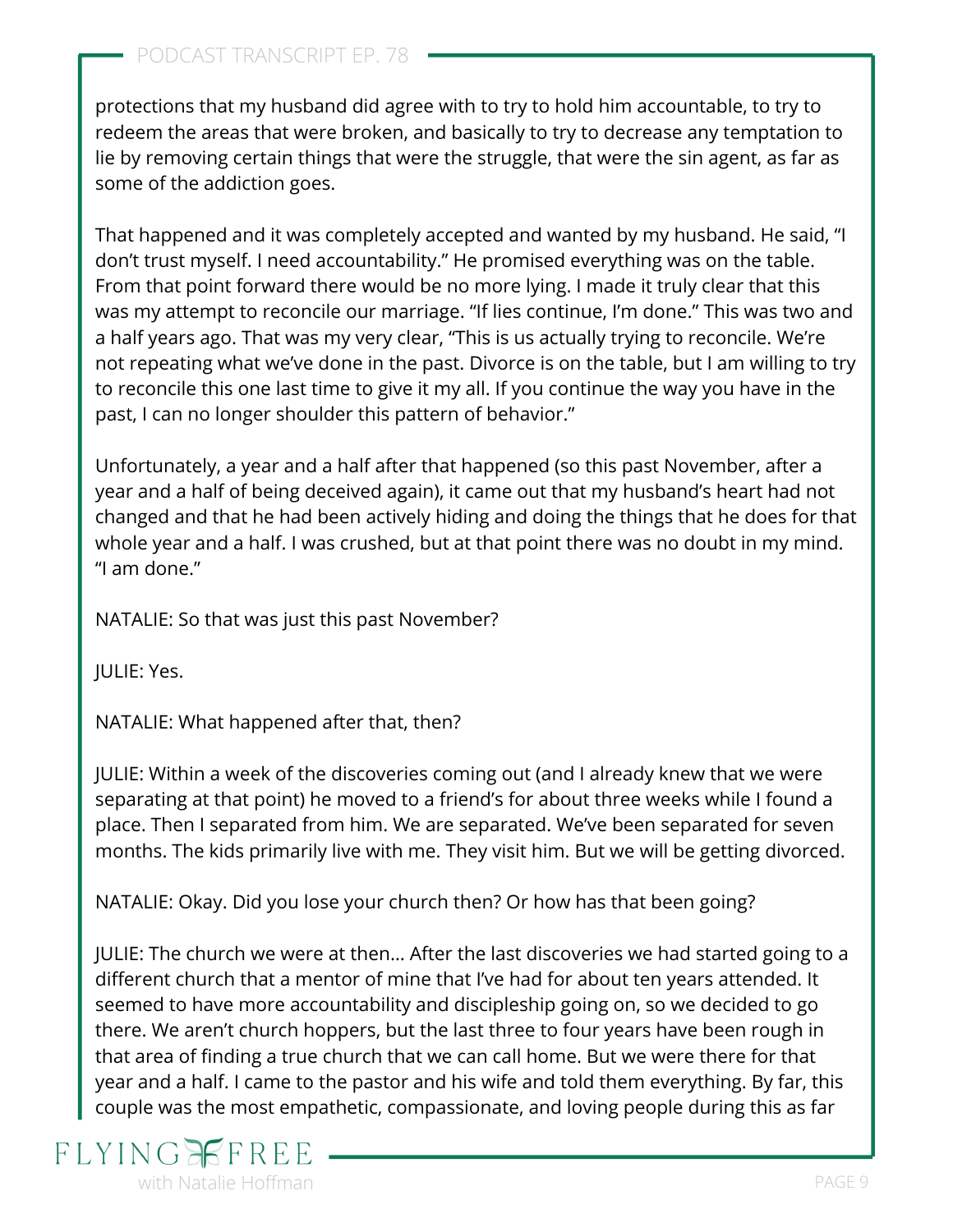as they were not hard on me as a victim and they weren't just saying, "Go back to your husband."

However, I felt that since my husband was going to stay at that church and receive counsel from them, I didn't feel like it was a healing thing for me to stay. What has been hurtful with that church in general is that pretty much everyone has gone silent. No one has reached out other than two people who will text me occasionally. But as far as the group of women I went to Bible study with, the women that I was friends with for a year and a half, I have not heard a peep. They've gone completely rogue. I've had to grieve that.

I think there are different reasons for different people in that area. I don't think people are malicious. There are people who are judging, I'm sure, and thinking, "How dare she separate and put her kids through this," and everything else that goes through people's minds. I would say that's been hurtful because even if you don't fully support somebody going through this, you can ask how they are doing.

#### NATALIE: Right.

JULIE: You can reach out and say, "I'm acknowledging that you are living separated from your husband with four small children with special needs. You are probably really struggling right now. How is your heart doing?" But I think people don't want to get in the weeds. They don't want to get muddy. It's just uncomfortable. So that's been a hard thing.

NATALIE: Yeah. I've noticed in talking to women and even in my own experience, it's almost like you have to… Some women have it amazing. They have amazing churches that are so supportive. But for most [women who end up getting divorced](https://www.flyingfreenow.com/can-divorce-be-life-saving-yes/), you almost have to make a clean break and start over in a new environment where people don't know you. They don't know your past. It's sad, and yet that's just the reality of the situation. It's part of the package of getting divorced. It shouldn't be that way, but that's the way it is. I'm wondering if you can tell us something that you have learned through this process that you wish you could go back and tell your younger self.

JULIE: I would tell myself that even though there are very well-intended approaches of the church, they can be very harmful at the same time too with the motive of saving marriages at all costs, saving marriages at the cost of the individuals in them. I would tell myself we can't sacrifice people on the altar of the institution of marriage. A lot of people, even Christians, not just pastors, will cherry-pick scripture. Cherry-picked scripture doesn't lead to accurate interpretation of scripture. In too many ways, [people](https://www.flyingfreenow.com/9-2/)

## **FLYING** with Natalie Hoffman **PAGE 10**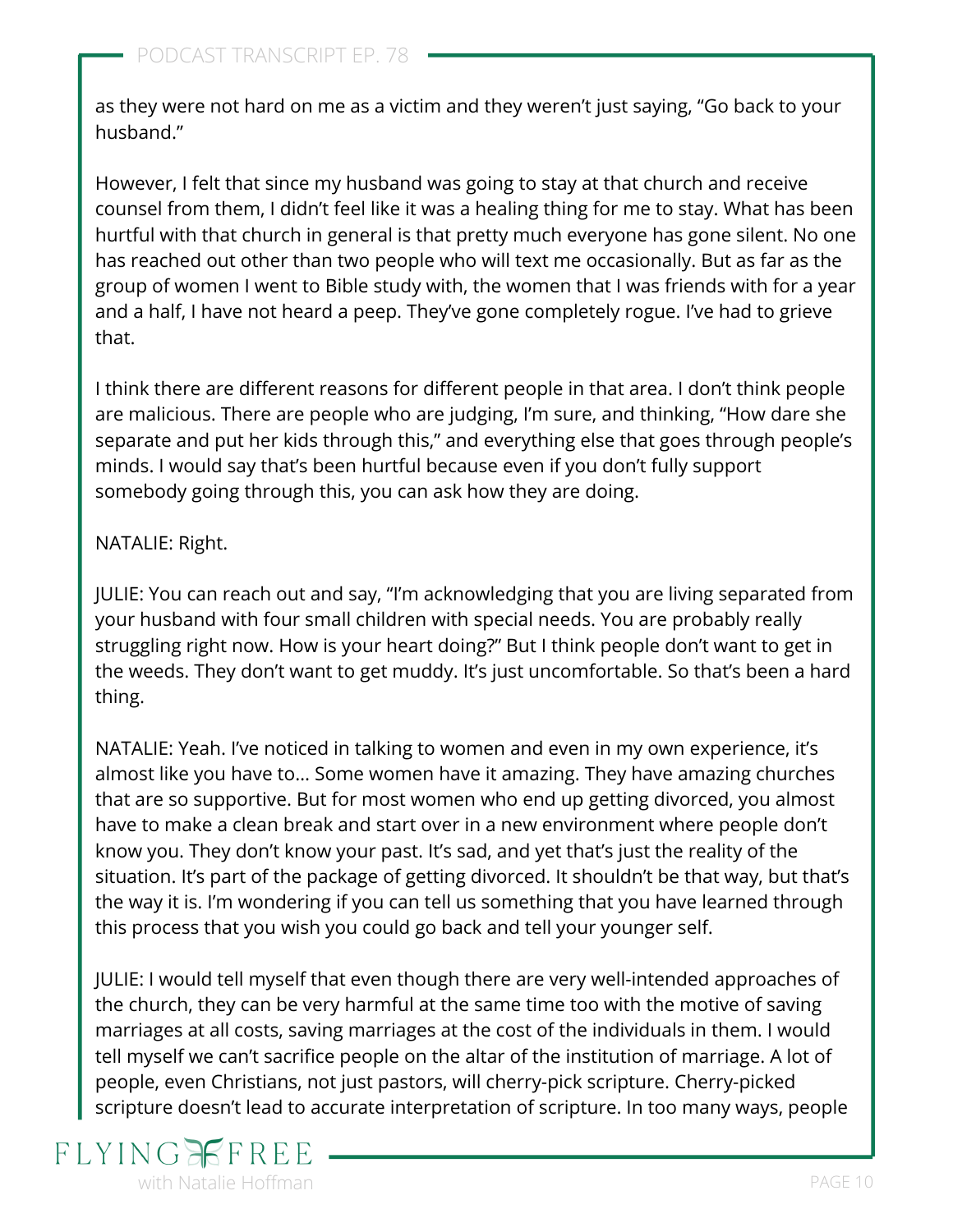[cherry-pick verses on divorce](https://www.flyingfreenow.com/9-2/) and submission and they oppress victims of abuse in those ways. They oppress us to go back into the arms of our abusers, and that's not how Jesus' love works.

What I would tell my previous self is to read the totality of scripture, to read all of... I love how you shared, Natalie, how you camped out in John and read it and read it, and all you focused on was Jesus and who He was. That is what my plan is for this next year of my life. I am going to read John as if it's my full-time job, and I'm going to read about the love of Jesus because He calls us all to submit to one another. It's repeated so many more times than "wives submit to your husbands." That's one cherry-picked scripture. He has afforded divorce for those who have been unloved in a variety of ways. There's a book called ["Divorce and Remarriage in the Bible"](https://www.amazon.com/dp/0830833749/ref=cm_sw_r_as_gl_api_glt_i_34PSAH17ZDQTG3F1RS73?linkCode=ml1&tag=visionwomanh-20) by Instone. I think you've talked about it on the podcast before.

NATALIE: David Instone-Brewer, yep.

JULIE: Yes. I have that book. I haven't read it yet, but I went through Divorce Care and the Divorce Care I went to brought that up. I know some Divorce Care groups focus on just two things that are biblical grounds for divorce. But the Divorce Care I was in very much supported this book as the book to read. It will show you that the Bible has a lot more to say about divorce than just what the church is saying. There are things throughout scripture that show this.

I would tell myself it is okay to be a real person with real feelings and real needs. Throughout the eleven years of marriage I feel like I've lost myself in many ways. I'm beginning to now find myself again, and I'm embracing that I am fully human and that I'm a woman who has so much to offer. I have so many good things that over the years have been implied that were bad. One of the things in your workbook that I have worked through is how my husband viewed women or viewed me. I realized he really wasn't fond of my personality. I talk too much. The view is women talk too much, are too needy, and are too emotional. I'm just learning that this is who I am, and I'm a real human with real feelings and real words to share. I'm really okay with myself. I don't need to feel shame that I'm a talker, a verbal processor, and an extroverted extrovert. That's who I am.

To answer that question, I would give myself a lot of loving and tender care. My mom always told me, "Be kind and gentle to yourself." Those words stick with me. She told me that so many times in my life. It is "Be kind and gentle to yourself and love yourself and embrace who God made you to be." That's the crux of building from the ground up when you've been wrecking balled to a crushed pile of rubble. The way I see the Lord

# $FLYIN$ with Natalie Hoffman **PAGE 11**